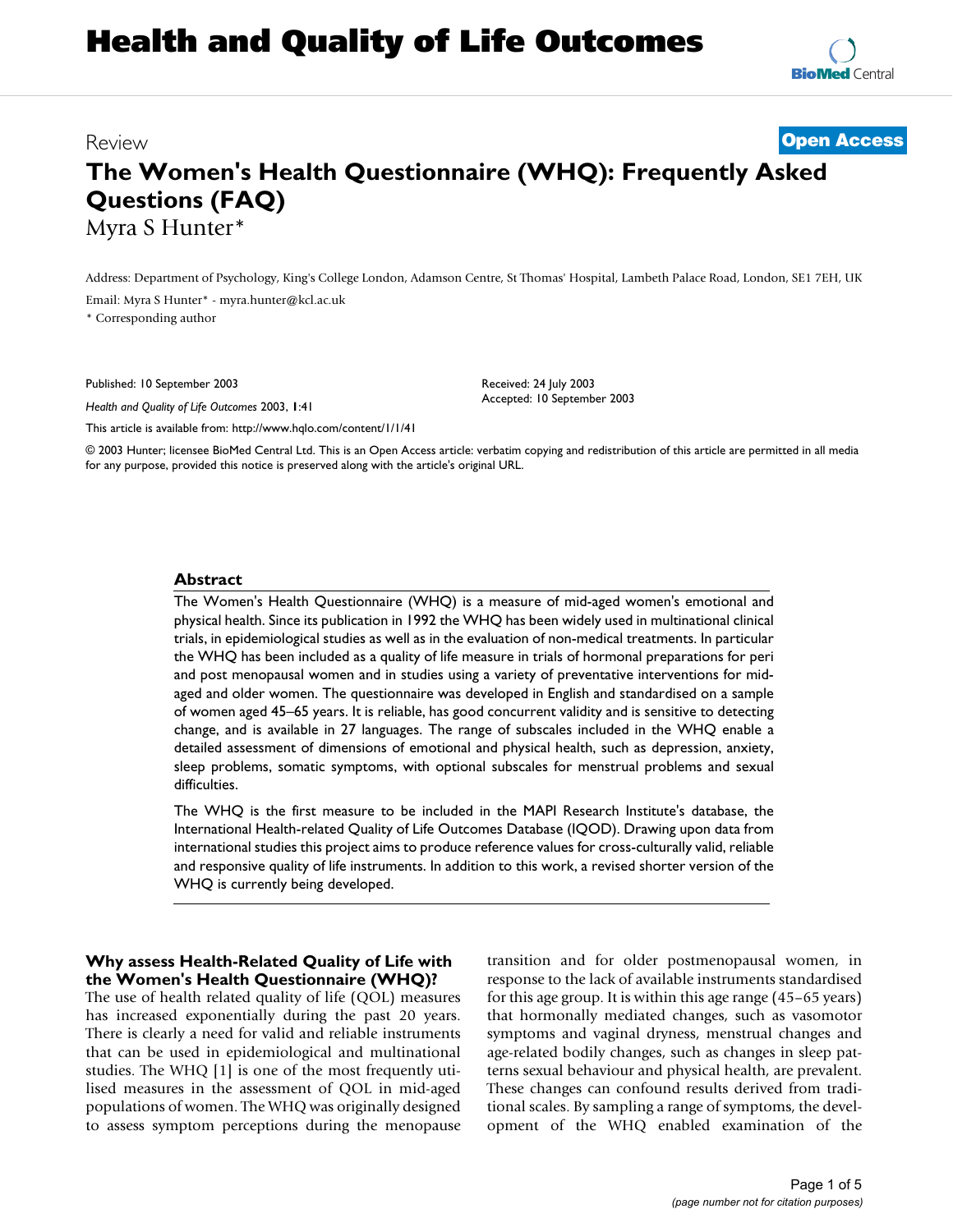relationships between these symptom clusters. It can be used solely or as part of a quality of life assessment and in the evaluation of interventions and preventative strategies for mid-aged and older women.

#### **What is the WHQ?**

The WHQ is a 36-item questionnaire assessing nine domains of physical and emotional health rated on four point scales [1,2]. Partly because the WHQ was developed to evaluate changes experienced by women during the menopause transition it has been considered a 'disease specific' instrument. However, the questionnaire measures a range of domains of symptom experience, some of which are relevant to the menopause, such as vasomotor symptoms, and others which are associated with psychosocial factors, general health and or ageing, such as sleep and sexual problems and cognitive difficulties. Applications of the WHQ have been varied and range from the evaluation of hormone treatments for menopause related problems, to epidemiological studies with populations of healthy women. The WHQ is population specific in that it is applied to women only. Consequently the WHQ can also be considered to be a 'generic' QOL measure for these mid-aged populations.

#### **What areas of health does the WHQ measure?**

The following domains are covered by the questionnaire:

- Depressed mood (6 items)
- Somatic symptoms (7 items)
- Anxiety/fears (4 items)
- Vasomotor symptoms (2 items)
- Sleep problems (3 items)
- Sexual behaviour (3 items)
- Menstrual symptoms (4 items)
- Memory/concentration (3 items)
- Attractiveness (3 items)

#### **How was the WHQ developed?**

The WHQ was developed in the 1980s by Myra Hunter at London University [1,2]. Women aged 45 to 65 years were recruited from a large sample of women who took part in an ovarian screening programme in south London. Those who had undergone surgical menopause or who were taking hormone replacement therapy (HRT) were excluded. Eight hundred and fifty returned completed questionnaires (78% response rate). The mean age was 52.32

years, 82% were married and 66% employed outside the home. The proportions in different socioeconomic categories were similar to the general population statistics for women living in South East England, based on figures taken from the UK Office of Population Censuses and Surveys. The WHQ was subsequently used in a study of 106 women drawn from the age sex registers of five general practices in South London. The means were very similar to the norms [3,4].

Item reflecting mood states, physical sensations, vaginal dryness, sexual interest and satisfaction, vasomotor and menstrual symptoms were included, as well as sleep problems and other generally reported physical symptoms, such as tiredness, headaches and dizziness. The mood items were drawn from the Leeds' Scales for depression and anxiety [5], because they were developed to assess mood in general population samples, but normative data for older women were not available at the time. Following pilot work 36 items were selected. These were rated on four point scales to reflect frequency – Yes, definitely; Yes, sometimes; No, not much; No, not at all. A time frame of the past few days was chosen to elicit current symptom and mood states. Items were phrased both positively and negatively.

Factor analysis (principal components with varimax rotation) was used to explore the relationships between symptoms and to enable the development of meaningful summary scores. Nine factors accounted for 55.7% of the variance; these are listed as follows with the number of items in parentheses:

Depressed mood (6), somatic symptoms (7), anxiety/ fears (4), vasomotor symptoms (2), sleep problems (3), sexual behaviour (3), menstrual symptoms (4) and memory/concentration (3). The 'attractiveness' scale (2) accounted for a small proportion of the variance and is now generally omitted.

#### **How was the WHQ validated?**

Test-retest reliability was conducted on a sample of 48 women who completed the WHQ on two occasions. All correlations were above .75, ranging from .96 to .78, suggesting that the WHQ is reliable across a two-week time interval.

Concurrent validity of the mood items was assessed by comparison with the General Health Questionnaire (GHQ) [6]. The 30-item version was used as this was devised leaving out items that are frequently responded to by people with physical illnesses [7]. The GHQ correlated .86 with depressed mood (WHQ). Using a cut-off point of above .43 (depressed mood scale), 87.5% of the cases were correctly classified into those considered at risk ver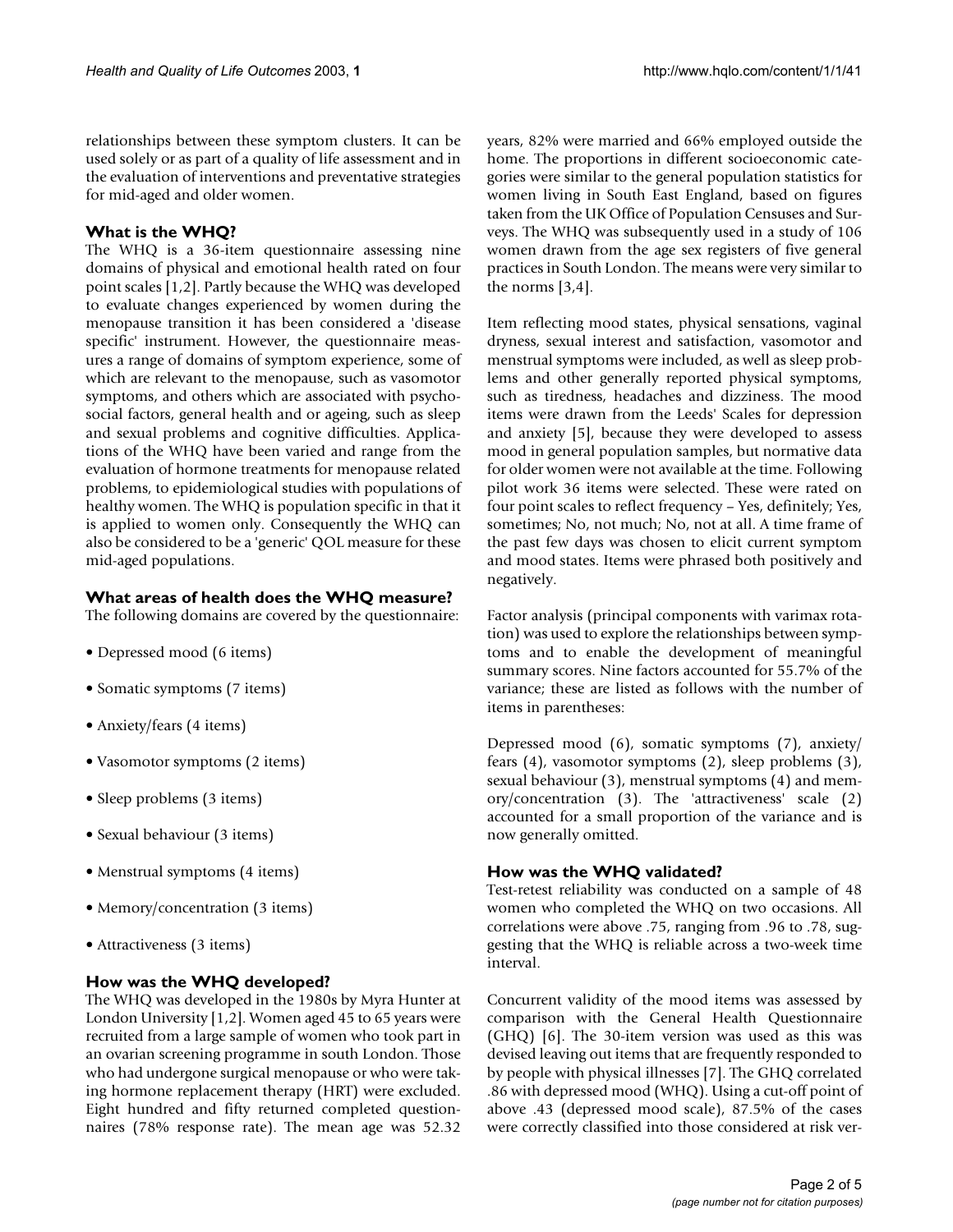sus those not considered at risk of clinical depression (GHQ>5). Using the depressed mood cut-off point, 13.6% of the standardisation sample would be classified as cases. These figures are consistent with British community surveys of psychological morbidity, for example 14.9% of women in Camberwell, which is the location of the teaching hospital involved in the standardisation of the WHQ [8].

Furthermore, a comparison of the WHQ and SF36 subscales was carried out using a 50 year old sample of menopausal women. As expected the Depressed mood subscale significantly correlated with the Mental Health SF36 scale (-.70) and with the Vitality scale (-.65).

In collaboration with MAPI Research Institute a study of the psychometric properties of the WHQ is being conducted using a large data base, which include the following language translations: Belgian Dutch, Belgian French, Dutch, English UK, English USA, French, German, Italian, Polish, Potuguese and Spanish. WHQ data has been examined to provide information about the psychometric properties of the translated versions of the scales. Provisional multi-trait analysis suggests that the internal reliability of the subscales is reasonable. Cronbach alpha levels were as follows: depressed mood (.7), anxiety (.77), somatic symptoms (.76), vasomotor symptoms (.84), sleep problems (.73); for menstrual problems and sexual problems the coefficients were lower, being .64 and .59 respectively. Further analyses will include an examination of the relationships between items of the WHQ for the different samples, in order to develop a revised version of the WHQ. This is a development which forms part of the IQOD project (see section below)

#### **In which populations has the WHQ been used?**

The WHQ has been applied in studies of healthy midaged women [9], in peri and post menopausal women seeking help and being treated for menopausal problems, for example with vasomotor symptoms, sexual problems or emotional problems or who might be seeking preventative treatment for osteoporosis [10–13], and in samples of women who experience menopausal symptoms following treatment for breast cancer.

#### **What translations are available?**

The WHQ has been translated into the following languages (by MAPI Research Institute (27, rue de la Villette, 69003 Lyon, France who can be contacted to obtain translated questionnaires)): Afrikaans, Bulgarian, Croatian, Czech, Danish, Dutch, Dutch for Belgium, English for Australia, English for Canada, English for the USA, Finnish [14], French, French for Belgium, German, Hungarian, Italian [15,16], Norwegian, Polish, Portuguese, Portuguese for Brazil, Romanian, Spanish, Spanish for Argentina, Spanish for Chile, Spanish for Mexico, Spanish for USA, Swedish [17].

### **What are the applications of the WHQ?**

The WHQ is widely used to assess health related QOL in samples of healthy women and in those seeking help for specific physical or emotional problems. It has been used in a series of cross-sectional and prospective studies of mid-aged women by the author and co-workers [4,9,18]. However, the main application has been the evaluation of the efficacy of medical and non-medical interventions for specific symptoms and upon health related quality of life. The WHQ has been and is currently being used in a number of national and multinational clinical trials of hormonal preparations for menopausal and postmenopausal women [11–13,19–28]. For example, in the U.K. the WHQ has been included in the WISDOM trial as part of a detailed evaluation of quality of life changes following hormonal treatment [19]. The scale is also being used to evaluate the effects of hormone replacement therapy in a large randomised controlled trial of breast cancer patients in the U.K., as well as in a study of the impact of Tamoxifen.

Similarly, the WHQ has been used to evaluate quality of life outcomes following non-medical interventions. For example, a health education intervention in primary care was implemented with the aims of providing information with relevance to the menopause to 45 year old women. The WHQ was used to assess change post intervention and five years later when the sample were aged 50 years [4,9]. In an Australian study, Slaven and Lee [29,30] found that women who exercised obtained lower depressed mood and anxiety (WHQ) scores than non-exercisers, regardless of menopausal status. Exercising women also obtained lower scores on the somatic symptoms and memory and concentration subscales. In a prospective phase of this study the acute effects of aerobic exercise were examined; significant enhancements in mood and reductions in reported somatic and vasomotor symptom subscales were evident immediately following an aerobic exercise class.

A cognitive-behavioural treatment (CBT) for menopausal hot flushes has been developed and was evaluated using the WHQ [31]. Other options offered to the women were no treatment or HRT, in a patient preference design. Both active treatments significantly reduced hot flush frequency, but for the CBT group depressed mood (WHQ) and anxiety (WHQ) also significantly reduced – thus the WHQ discriminated between treatment effects. Preliminary work suggests that this treatment might also be useful for women who experience troublesome menopausal symptoms following treatment for breast cancer and for whom hormonal treatments are contraindicated.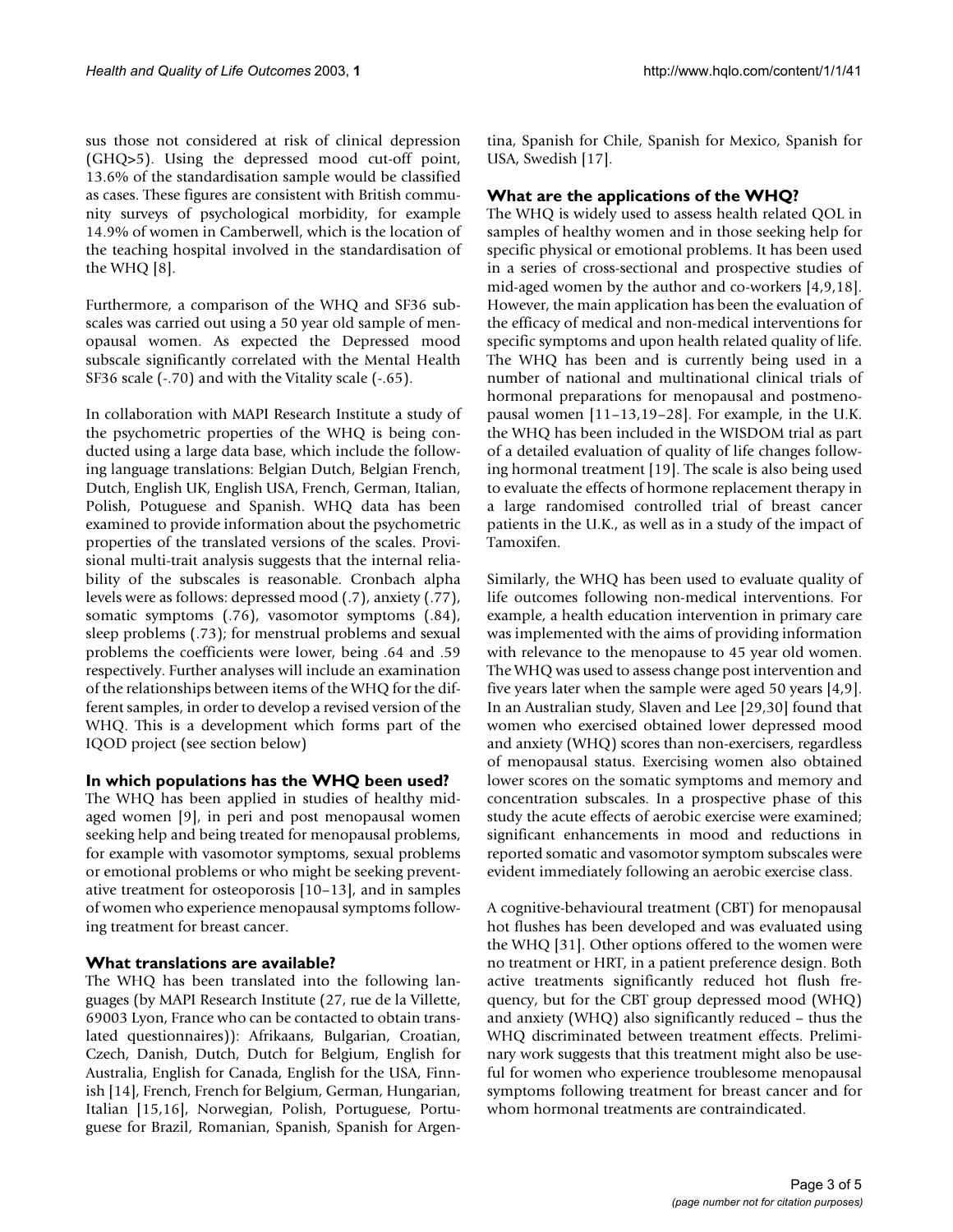The need for the evaluation of complementary therapies is now being recognised and the WHQ has been applied in studies of the efficacy of ginseng [32], reflexology [33] and acupuncture (in progress) for menopausal symptoms.

#### **How is the WHQ administered and how long does it take?**

The WHQ is usually self-administered and has been found to be easy to complete. It can be used in postal surveys and has also been used in telephone assessments. The time period for completion is typically 5 minutes.

#### **How is the WHQ scored?**

Scoring of the WHQ is straight forward. The four point scales (yes definitely, yes sometimes, not not much, no not at all) are reduced to binary options  $(0/1)$  and the subscale items are summated and divided by the number of items in each subscale. Norms are available for the 45– 65 age range ( $n = 682$ ), the 45–54 age range ( $n = 474$ ) and the 55–65 age range ( $n = 179$ ), as well as for a younger sample, aged  $23-38$  (n = 55) [1]. The menstrual and sexual domains should be scored separately as they may not be applicable to all participants, for example postmenopausal women or those who are not currently sexually active. Scoring instructions are in preparation: please contact Mapi Research Institute for further information.

#### **Is the WHQ responsive to change, and what is a meaningful change for WHQ subscale scores?**

The WHQ has been used to evaluate HRT trials, psychological interventions and preventative initiatives for midaged and older women. For example, Wiklund and colleagues [11] demonstrated that the WHQ was sensitive to detecting change in response to HRT across all subscales, in a one year prospective study of 110 women, and in a randomised placebo controlled trial [12]. Similarly, in a randomised comparison of transdermal oestrogen and a symptomatic treatment (veralipride) all subscales, except the menstruation subscale, significantly discriminated between treatments [13]. For a comparison of measures including the WHQ, see Wiklund [34]. A meaningful clinically significant change on subscales of the WHQ would typically be a difference of approximately 0.10 to 0.20. As well as detecting benefits of treatments, some items of the WHQ, such as breast tenderness and nausea, are those reported as side effects of some treatment regimes.

#### **Is there an item Banking on the WHQ?**

The WHQ is the first QOL measure to be included in the International Health-related Quality of Life Outcomes Database (IQOD) (see [http://www.iqod.org\)](http://www.iqod.org), which has been initiated by MAPI Research Institute [see: [http://](http://www.qolid.org/) www.qolid.org/. This project aims to develop reference values, item banking and psychometric validation of linguistically validated QOL instruments, using pooled data form international studies. The database contains baseline QOL, sociodemographic and clinical data from international clinical or epidemiological studies. This is an exciting development, which will aid the interpretation and comparisons of data across populations and across disease and symptom states.

## **What is the availability and cost of using the WHQ?**

Copyright: Dr Myra Hunter

Conditions of use: free access with author's written permission for academic/non profit research with fees for commercial/pharmaceutical companies. The distribution of the WHQ and user agreements are administered by MAPI (website: [http://www.mapi-research-inst.org\)](http://www.mapi-research-inst.org). Groups who have independently translated the WHQ may charge for their versions.

#### **Who may I contact to obtain a copy of the WHQ or more information about the WHQ?**

For information on, or permission to use the questionnaire in all languages, please contact:

Mapi Research Institute

27, rue de la Villette

69003 Lyon France

Phone: +33 (0)4 72 13 66 67

Fax: +33 (0)4 72 13 66 82

E-mail: instdoc@mapi.fr

Website:<http://www.mapi-research-inst.org>

For any request, please consult Mapi Research Institute website, "Distribution of Health Outcomes Instruments" section.

#### **Conclusions**

The Women's Health Questionnaire is a reliable and valid measure of women's perceptions of emotional and physical health. It is being widely used in evaluations of medical and non-medical treatment regimes and preventative interventions for peri- and postmenopausal women in Europe, Australia and North and South America, and is sensitive in detecting treatment effects and side effects. Current and future developments include the WHQ database, which is part of the IQOD project, and the publication of a revised version of the WHQ.